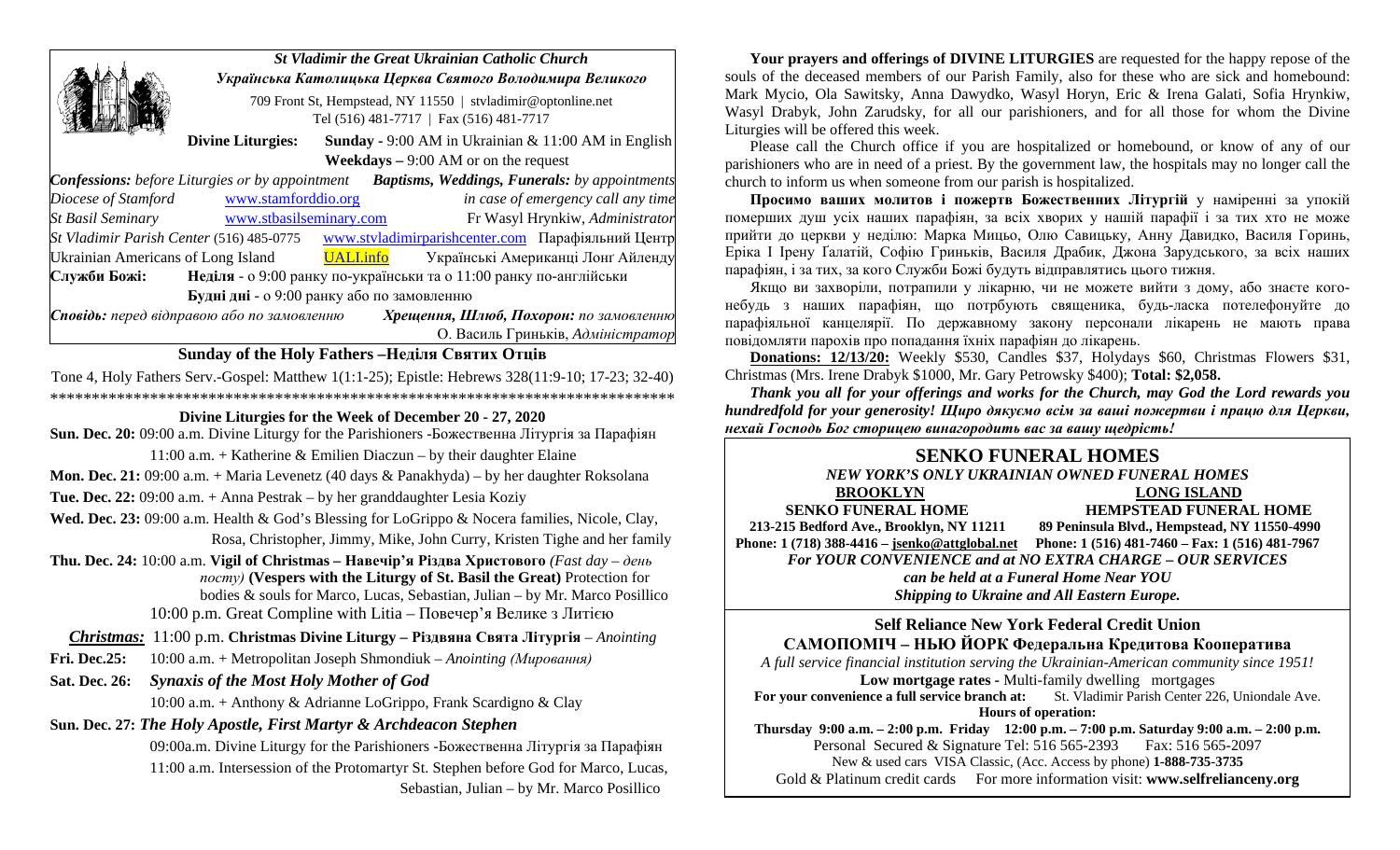### **Parish & Community Events 12-20-20**

**Thanks:** We extend our sincere thanks to Mrs. Lesia Koziy who voluntarily helped to decorate our Church for the Christmas celebration, we also thank to Mr. Ivan Fedash for the offering of the Christmas Wreaths for the doors and Flowers. May the new born infant Jesus always bless you with happiness, good health, and His Heavenly and earthly Graces!

**IMPORTANT TO REMEMBER FOR EVERYBODY** that before and after the Divine Liturgy it is requested to keep silence in the Church. The Church is the house of God, so do not interrupt those faithful who try to concentrate on the prayer before and after the Liturgy.

**Our Senior Citizens Catholic Club** with President **Mary Sydor** welcomes all seniors. Members meet every Wednesday morning at 10:00AM at our Parish Center. The venue consists of vital and pertinent information, guest speakers, Bingo and fascinating conversations. Come join the fun.

**Dear parishioners, you may see the broadcasting of Ukrainian Catholic Church on the internet TV, webpage: [zhyve.tv](http://www.ugcc.org.ua/) or on [www.youtube.com.](http://www.youtube.com/)**

**Dear parishioners,** Representative of the Village of Hempstead Mr. Fred Sanders notified us that we can park in the Village of Hempstead parking lot next to the Fire House across from the Church as long as there are no activities going on at the Fire House.

**NEW PARISHIONERS:** we, as one Parish Family, welcome all new parishioners to our Parish, **Saint Vladimir the Great Ukrainian Catholic Church**! We encourage those who are not registered yet in the list of our Parish family, please, stop by the rectory or introduce yourselves to the priest in the Church after Liturgy for registration. We look forward to meet you. Remember your Church contributions are tax deductible if you are registered in the parish and give your contributions in the envelopes with your name or your registration number.

**YOUR WILL:** a will is one of the most important documents you will ever sign. Think for a moment about the work your possessions would do for your rewards even in eternity if you will make your will for the support of your Church.

\*\*\*\*\*\*\*\*\*\*\*\*\*\*\*\*\*\*\*\*\*\*\*\*\*\*\*\*\*\*\*\*\*\*\*\*\*\*\*\*\*\*\*\*\*\*\*\*\*\*\*\*\*\*\*\*\*\*\*\*\*\*\*\*\*\*\*\*\*\*\*\*\*\*\*

# *CHRISTMAS GREETING*

Dear Parishioners, may the Prince of Peace be present in your hearts and your homes this Christmas and throughout the New Year. Together let us celebrate the love of God made present in the birth of Jesus Christ and now made present whenever we share His love.

I extend this greeting to you and to your families. I invite you all to join in celebration the great gift of God's presence among us especially at this difficult pandemic time, keeping the all precautions: social distancing, wearing masks, and sanitation of the hands.

May the grace and peace of the Infant Savior be felt in your family this Christmas and during the coming New Year!

*Christ is born! Glorify Him! Fr. Wasyl Hrynkiw*

## **Парафіяльні і Громадські оголошення 20-12-20**

**Подяка:** Дякуємо Лесі Козій, яка допомогла прикрасити нашу Церкву для гiдного Святкування Рiздва Христового та Івану Федашу за пожертву різдвяних вінків на двері і квітів. Неxай новонароджене дитя Iсус завжди благословить вас щастям, міцним здоров'ям і всіма Його благодатями!

**ЗУАДК** в порозумінні з Посольством України переводить допомогову збірку на різні потреби, особливо на оборонну здатність українського війська. Тож з цією метою у Федеральній Кредитовій Кооперативі Самопоміч у Ню Йорку відкриті рахунки: 1) – для потерпілих людей у наслідок сучасних подій; 2) – для підтримки Українського Війська; 3) – для підтримки Національної Гвардії. Додаткові інформації можете одержати у кредитівцi.

**НОВІ ПАРАФІЯНИ:** ми, як одна Парафіяльна Родина, вітаємо всіх нових парафіян у нашій Парафії, Українській Католицькій Церкві Святого Володимира Великого! Заохочуємо тих хто ще не записався до нашої Парафіяльної громади, зареєструватись у парафіяльній канцелярії, або підійти до священника в Церкві після Божественної Літургії, щоб заєструватись. Ми з приємністю чекаємо зустрічі з вами. Пам'ятайте, що вашi пожертви на церкву завжди зменшують вашi податки, якщо ви даєте свої пожертви в конвертаx з вашим iм'ям, або з реєстрацiйним номером у парафiї.

**ВАШЕ ЗАВІЩАННЯ:** завіщання – це найважливіший документ, який Ви будьколи підпишете. Воно може стати виявом вашої особистої оцінки. Задумайтесь на хвилину про ту нагороду, яку може дарувати вам ваше майно навіть у вічності, якщо ви зробите завіщання на підтримку своєї Церкви.

# *РІЗДВЯНЕ ПОЗДОРОВЛЕННЯ*

Дорогі Парафіяни, нехай Цар Миру у цьому святі Різдва і на протязі цілого Нового Року буде присутній у ваших серцях і ваших домах. Тож святкуймо разом Божу любов, присутню у народженні Ісуса Христа і яка тепер присутня, коли ми ділимося Його любов`ю.

Я вітаю вас і ваші сім'ї. Запрошую всіх вас приєднатися до святкування великого дару Божої присутності серед нас, особливо в цей важкий час пандемії, дотримуючись усіх застережень: соціальної дистанції, носіння масок та дезинфекції рук.

Нехай благодать і мир Немовляти Спасителя перебувають у ваших родинах цього Різдва та на протязі наступаючого Нового Року!

*Христос Рождається! Славімо Його! о.Василь Гриньків* \*\*\*\*\*\*\*\*\*\*\*\*\*\*\*\*\*\*\*\*\*\*\*\*\*\*\*\*\*\*\*\*\*\*\*\*\*\*\*\*\*\*\*\*\*\*\*\*\*\*\*\*\*\*\*\*\*\*\*\*\*\*\*\*\*\*\*\*\*\*\*\*\*\*\*



**Eternal Light** in the Sanctuary will be burn this week for the eternal repose of the souls of the servant of God, + Rev.Maxym Kobasuk OSBM – offered by Mrs. Lesia Koziy **Вічне Світло** в Святилищі цього тижня буде горіти за упокій душі померлого слуги

Божого, + о. Максима Ковбасюка ЧСВВ – офірує Леся Козій.

\*\*\*\*\*\*\*\*\*\*\*\*\*\*\*\*\*\*\*\*\*\*\*\*\*\*\*\*\*\*\*\*\*\*\*\*\*\*\*\*\*\*\*\*\*\*\*\*\*\*\*\*\*\*\*\*\*\*\*\*\*\*\*\*\*\*\*\*\*\*\*\*\*\*\*